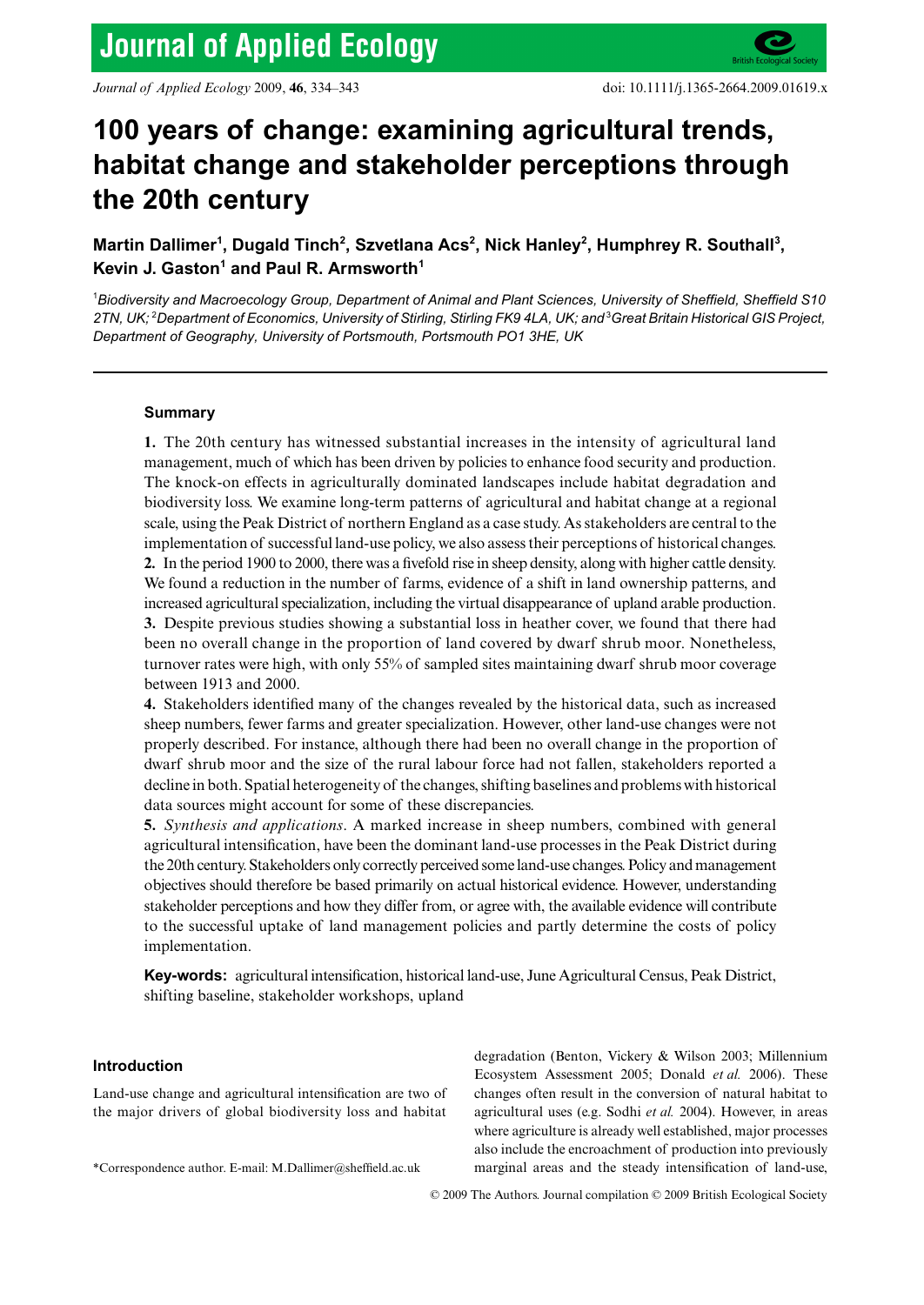leading to an incremental decline in habitat quality and biodiversity (e.g. Schmitt & Rákozy 2007).

In the UK, as elsewhere in Europe, the 20th century witnessed dramatic changes in the intensity of agricultural production, with a fourfold increase in yield from 1945 to the end of the century, associated with mechanization and increased chemical application (Robinson & Sutherland 2002). As the majority of the land surface of the UK is dominated by agricultural systems, the knock-on effects have been profound. At a national scale, there has been an overall reduction in lowinput grasslands, moors, heaths and hedgerows, together with a loss of landscape heterogeneity (Fuller 1986; Rose *et al.* 1996; Robinson & Sutherland 2002; Swetnam 2007). Some land-use change has had a strongly regional focus (e.g. Rose *et al.* 1996), and more recent processes have not been uniform. For instance, in upland areas, intensification has continued to a greater extent than in lowland regions (Haines-Young *et al.* 2003), but patterns for the uplands remain much less welldescribed (e.g. Sinclair 1983). Given these heterogeneities, regional studies of change become increasingly important.

Agricultural practice in the last century has largely been driven by policy changes directed at improving food security and maximizing production (Robinson & Sutherland 2002). Recent policies have put a greater emphasis on environmental benefits. How successful these have been in ameliorating biodiversity losses remains unclear (Kleijn & Sutherland 2003; Kleijn *et al.* 2006). Although efforts have been made to link these policies directly to improvements in ecological conditions (Hanley *et al.* 1998), little work has placed biodiversity changes in the context of the evolution of agricultural landuse over the long term (but see Hanley *et al.* 2008). Two complementary methods for uncovering such processes are, firstly, to use longitudinal ecological data and, secondly, participatory approaches that reveal stakeholders' views. Ecological data can be used by policy makers and environmental managers to set targets, inform the choice of relevant baselines and to assess the level of natural variability (Froyd & Willis 2008). Stakeholder perceptions of agricultural and ecological change are important for understanding the likely acceptability of targets, to improve policy design and enhance ease of implementation, not least because stakeholder impressions of baseline conditions may diverge from what is objectively measurable.

Policy analysis traditionally uses an expert-based approach to decision-making, which takes little account of the diversity of stakeholder perceptions. However, as the effectiveness of policy depends on the attitudes and actions of many individuals, this may not always be appropriate. For example, in Western Australia the collapse of regional forestry policy was partly due to its rejection by stakeholders (Bruekner 2007). Therefore, disagreements on the most important drivers of change can also be important in predicting policy success. Moreover, stakeholders' views on appropriate objectives for land management can be based, in part, on their perceptions of past landscape development, strengthening the case for incorporating a historical dimension in developing policy.

In this study, we examine the evidence base for habitat and agricultural change, using a substantial temporal data set for the English uplands. Secondly, we compare the historical data with how stakeholders perceive those changes and discuss the reasons for, and policy implications of, differences between the two.

# **Methods**

#### SURVEY AREA

We focus on an upland landscape with long agricultural and habitat change records. High-quality maps document the semi-natural habitat for the Peak District of northern England (Fig. 1a) as far back as 1913 (Moss 1913). In addition, the Peak District has been an important focus for rural policy in the UK. It was designated as the country's first National Park in 1951, and, in 1987, part of the region was the site of an early agri-environment scheme (the North Peak Environmentally Sensitive Area; ESA). Livestocking, predominantly sheep farming, is the main agricultural enterprise. In addition, large areas of heather *Calluna vulgaris* (L.) dominated moorland are managed for game bird shooting. The region is highly valued for recreation and contains important water catchments for major cities.

#### AGRICULTURAL CHANGE

Changes in agricultural practice were derived from the June Agricultural Census (JAC), which is an annual survey of farm holdings in England (Defra 2008). Each year farms are required to provide details of their agricultural activity, which are aggregated and made available at the level of local government administrative regions ('parish' pre-1988 and 'ward' from 1989 to 2004). For our purposes, data were collected every 10 years from 1900 to 2000 and for the years 1914, 1932, 1966 (broadly relating to when habitat and land-use maps were available; see below) and 1988 (to ensure that the full time span of parish data were used). All data were converted to hectares, although prior to 1970, variables were reported in acres.

Data from 32 parishes that covered the mapped area (for 1900 to 1988, and 22 wards for 2000; see Supporting Information, Appendix S1) were aggregated. To identify the presence of any patterns in agricultural change across the study area through the last century, a linear regression was conducted for each of the agricultural variables through time, with response variables transformed appropriately. The area of agricultural land ascribed to each parish changed between years, as JAC data include all agricultural activity registered to properties within a particular parish. Parish boundaries themselves also altered. To overcome the effect of shifting agricultural area, all variables are presented on a per-hectare basis, or as a proportion of the overall land area (Table 1).

## HABITAT CHANGE

Habitat maps were available from 1913 (Moss 1913), 1940 (Ordnance Survey 1952), 1978/1979 (Anderson & Yalden 1981; Anderson 1983), 1990 (Barr *et al.* 1993), and 2000 (Haines-Young *et al.* 2000). The complete area featured in all maps was  $891 \text{ km}^2$  and covered the northern portion of the national park (Fig. 1b). Each habitat map used a different set of vegetation types and definitions. However, these were assigned to new common categories that were consistent across the set of surveys (Dwarf Shrub Moor, Acid Grassland, Scrub, Urban, Inland Water and Woodland; Table 1). All other land types,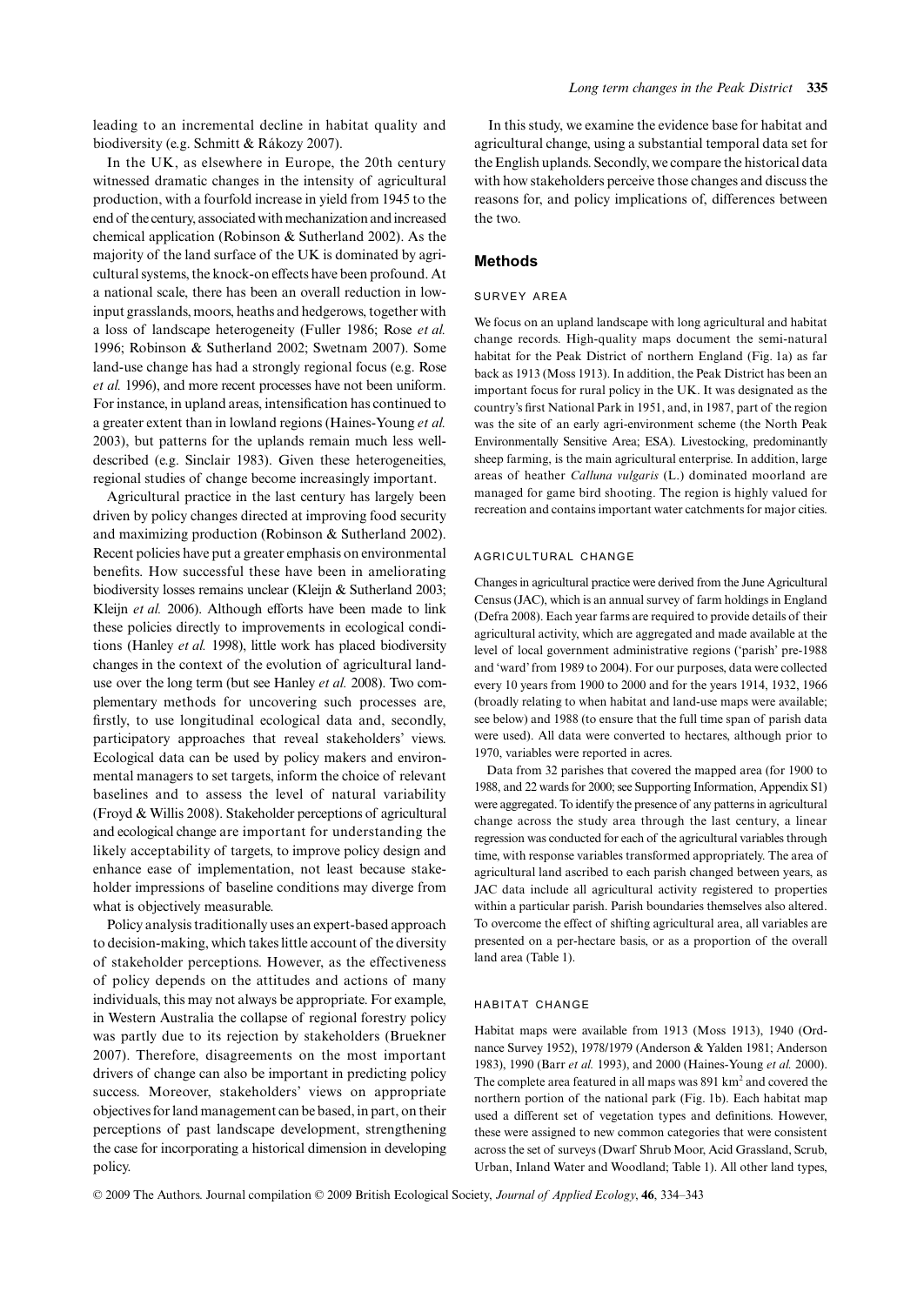

**Fig. 1.** A map of the Peak District, northern England (a) showing the extent of habitat maps used in the study (b).

| Agricultural variable  | Definition                                                                             | Unit                                                         | Years available            |
|------------------------|----------------------------------------------------------------------------------------|--------------------------------------------------------------|----------------------------|
| Agricultural land area | Total agricultural area, including all land-use categories                             | Total ha                                                     | 1900–2000                  |
| Rough grazing          | Mountain and heathland from 1900 to 1950, Rough<br>grazing from 1960                   | Proportion of agricultural area                              | 1900-2000                  |
| Temporary grassland    | Temporary grassland for mowing and grazing                                             | Proportion of agricultural area                              | 1900–2000                  |
| Permanent grassland    | Permanent grassland for mowing, grazing and pasture                                    | Proportion of agricultural area                              | 1900–2000                  |
| Arable                 | Corn crops, green crops, other crops and fallow land                                   | Proportion of agricultural area                              | 1900–2000                  |
| Woodland               | Woodland, orchards and other land                                                      | Proportion of agricultural area                              | 1900-2000                  |
| Sheep                  | Total number of sheep, including ewes, lambs and<br>other sheep of all ages            | Nos/ha of agricultural land                                  | 1900-2000                  |
| Cattle                 | Total number of cattle including cows, heifers,<br>calves and other cattle of all ages | Nos/ha of agricultural land                                  | 1900-2000                  |
| Horses                 | Total number of horses of all ages                                                     | Nos/ha of agricultural land                                  | 1900-1950                  |
| Labour                 | Total number of farm labourers including full and<br>part-time workers                 | Total, Nos/ha of agricultural land,<br>Nos/Livestock Unit    | $1930 - 2000$              |
| Number of holdings     | Total number of holdings                                                               | Nos/ha of agricultural land                                  | 1900–2000                  |
| Holding size           | Number of holdings within given size categories                                        | Proportion of total number of holdings<br>in size categories | 1910-1988                  |
| Owned land             | Number of hectares owned                                                               | Proportion of agricultural area                              | 1910–1930 and<br>1970-2000 |

**Table 1.** Agricultural variables collected from the June Agricultural Census

whether they were primarily agricultural or semi-natural, were not compatible across the habitat maps and were hence included in a single category 'All Other Land' (see Supporting Information, Appendix S2). Although cotton grass represents a major semi-natural habitat type, it was not consistently mapped through the study period, and therefore, we were not able to consider it in detail. To assess habitat

change, a  $50 \times 50$  m grid was placed over the survey area. A random sample of 1% of these grid squares (3452 in total) was selected and examined for every map. Each grid square was ascribed a habitat category, based on the predominant habitat type for that cell. For every available year, the number and proportion of squares that belong to each habitat type were recorded.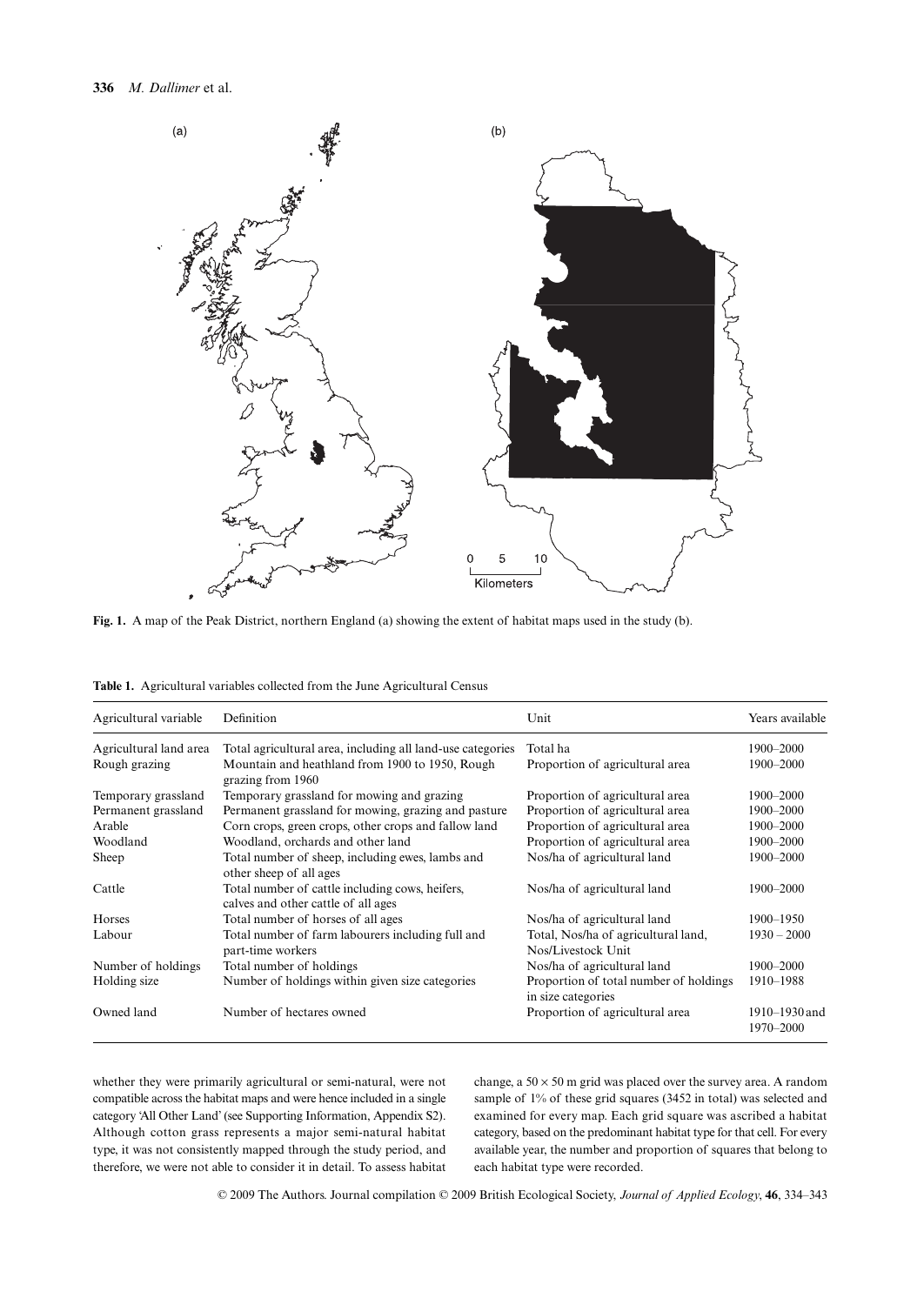**Table 2.** Direction, strength and significance of linear trends through time for agricultural variables aggregated across 32 parishes in the Peak District National Park between 1900 and 2000

| Variable                            | Slope of relationship<br>with year | P value   |
|-------------------------------------|------------------------------------|-----------|
|                                     |                                    |           |
| Rough grazing                       | 0.0010                             | 0.004     |
| Permanent grassland                 | $-0.0008$                          | 0.014     |
| Temporary grassland                 | 0.0010                             | 0.009     |
| Arable                              | $-0.0011$                          | 0.005     |
| Woodland                            | 0.0013                             | 0.002     |
| Sheep density                       | 0.0201                             | < 0.000   |
| Cattle density                      | 0.0035                             | < 0.000   |
| Horse density                       | $-0.0009$                          | 0.002     |
| Total labour use                    | 9.2050                             | <b>NS</b> |
| Labour $ha^{-1}$                    | 0.0002                             | <b>NS</b> |
| Labour sheep $^{-1}$                | $-0.0003$                          | 0.002     |
| Labour livestock unit <sup>-1</sup> | $-0.0002$                          | 0.005     |
| Number of holdings                  | $-0.0004$                          | < 0.000   |
| Owned land                          | 0.0047                             | < 0.000   |

NS, Not significant.

#### STAKEHOLDER PERCEPTIONS

We aimed to identify events, processes and institutions that stakeholders believed to have had historical importance in the development of the Peak District upland landscape. Workshops, based on the qualitative 'Grounded Theory Approach' (Glaser & Strauss 1967), were run in November 2006 with stakeholders from a range of backgrounds all of whom were involved in the design or implementation of policy (farmers, gamekeepers, land owners and managers, conservation workers from local and national NGOs, local government, academics, water utility employees and government conservation agency staff ). This provided a variety of expertise, knowledge and experience.

Workshop participants were split into three groups, with each group being asked to consider the patterns and drivers of change in relation to either wildlife, agriculture or society. The participants in each group were from diverse backgrounds and were given a flexible structure in which to operate. The relative importance of a particular phenomenon was gauged by whether it was mentioned by all three groups (Downward, Finch & Ramsey 2002). Participants were asked to identify a time-line of impacts with a rough starting point of 1880 running through to the present. Outputs from this exercise were thus qualitative statements from participants regarding their perceptions on both the process and drivers of change.

## **Results**

## AGRICULTURAL CHANGE

Significant trends in agricultural data were observed for 12 out of 14 variables (Table 2). Both sheep and cattle numbers and density increased. Sheep density did so dramatically from an average of less than one sheep per hectare in 1900 to nearly five sheep per hectare in 2000 (Fig. 2). Horse density declined from 1900 until data were no longer recorded in 1950 (Fig. 3).

The JAC itself reports on land-use change, albeit somewhat coarsely. Although significant changes in the proportion of rough grazing, temporary grassland and permanent grassland were evident, it is difficult to draw many inferences as definitions of these grassland types changed during the study period. However, a significant decline in the proportion of arable land and an increase in the proportion of woodland cover were clear (Fig. 3).

There were significant changes in the structure of farm holdings. The number of holdings fell, from  $2158 (0.067 \text{ ha}^{-1})$ in 1900 to just 727 (0.021 ha<sup>-1</sup>) in 1988 and 0.022 ha<sup>-1</sup> for 2000.



**Fig. 2.** Change in sheep numbers per hectare of agricultural land in the Peak District, northern England. The main figure shows aggregated sheep density across 32 parishes, together with the fitted trend line. Inset shows sheep density for individual parishes, with each line representing a different parish.

© 2009 The Authors. Journal compilation © 2009 British Ecological Society, *Journal of Applied Ecology*, **46**, 334–343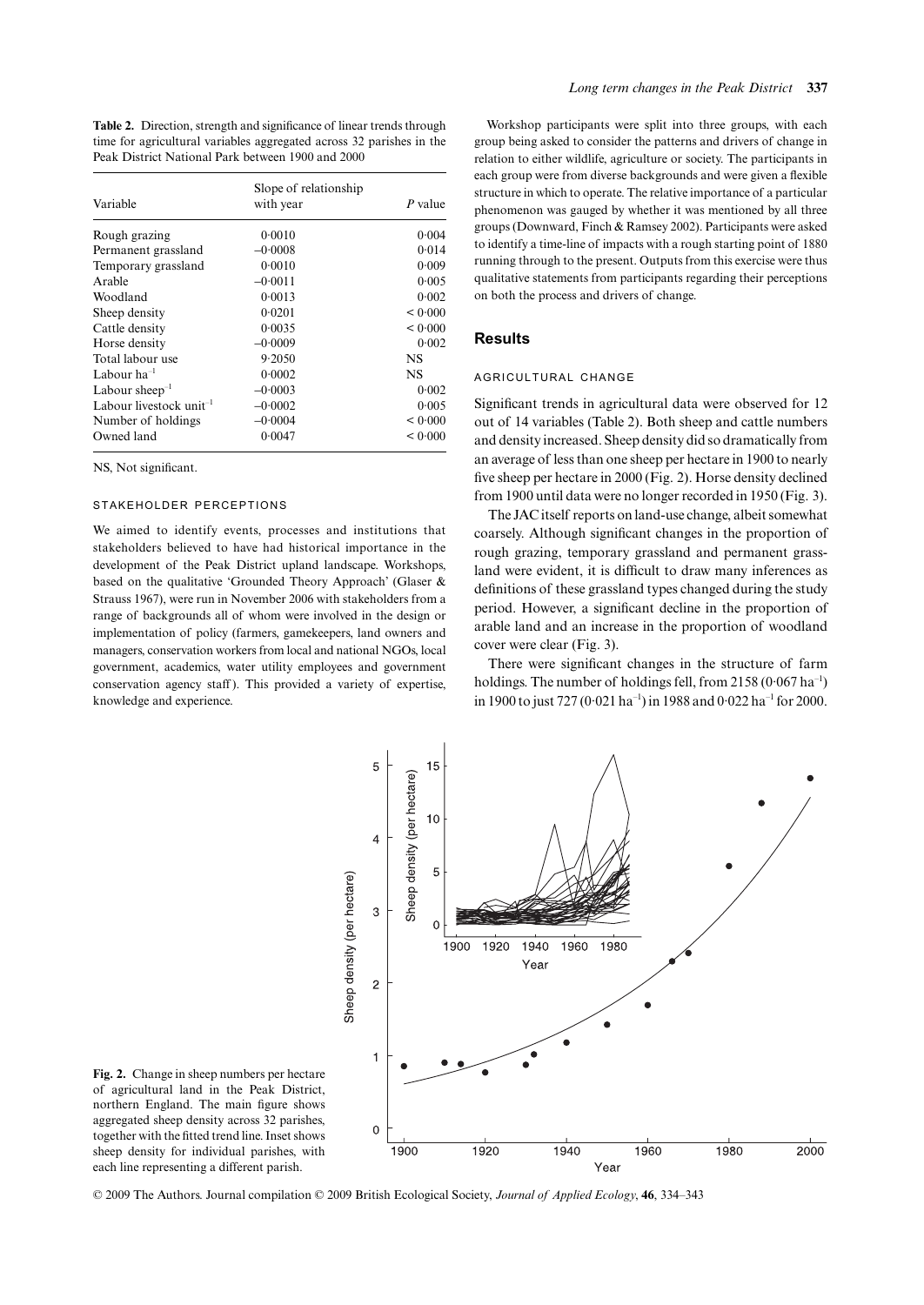

**Fig. 3.** Changes to agricultural variables from 1900 to 2000 aggregated across 32 parishes in the Peak District, northern England. (a) Livestock numbers: cattle (solid line), horses (dashed line). No data for horse numbers were recorded after 1950. (b) Proportion of agricultural land used for woodland (solid line) and arable (dotted line). (c) The proportion of land that is owned. (d) Proportion of farms reported in size categories for farms. Solid bars, holding size in 1910; dashed bars, holding size in 1988.

The proportion of holdings that were owned rose substantially, from between 8% and 15% prior to 1920 to over 60% in 2000. Holding size also altered, with the proportion of large holdings going up between 1910 and 1988 and a decrease in the proportion of holdings in the smallest category (less than 2 ha). There was a non-significant increase in the total number of labourers and labour use per hectare, which contrasted with a significant fall in the labour use per output unit (sheep or livestock unit). Labour productivity therefore rose over the period.

The pattern of agricultural change varied between parishes. As an illustrated example, the number of sheep per hectare for each parish was plotted against year (Fig. 2, inset). There was an increase in the variation of sheep density between parishes through the century. In 1988, sheep density ranged from 0·38 to 10·46 sheep ha<sup>−</sup><sup>1</sup> for different parishes. Such variation is not apparent at the beginning of the century, where sheep density varied only threefold between 0·42 to 1·49 sheep ha.

#### HABITAT CHANGE

The overall percentage of grid squares covered by dwarf shrub moor fluctuated between years, but was 21·7% in both 1913 and 2000. A larger percentage (24·9%) of squares was recorded as dwarf shrub moor in 1982 than in 1913. There was, however,

a decline in the proportion of squares covered by acid grassland from 19·4 to 13·8%. Woodland cover was not recorded in 1940 and fluctuated, perhaps indicating inconsistent recording practices, but did increase slightly from 8·2% in 1913 to 8·8% in 2000 (Fig. 4), agreeing with the pattern derived from the JAC.

Despite a stable percentage of squares being occupied by dwarf shrub moor between 1913 and 2000, there was a shift in the particular squares that were classified as this habitat type (Fig. 4). Of the squares classified as dwarf shrub moor in 1913, only 55% retained this classification in 2000. This suggests that while the average level of dwarf shrub moor coverage remained relatively constant, the location of this habitat type shifted through time.

## STAKEHOLDER PERCEPTIONS

Within the workshops, certain events stood out as important perceived drivers of change. This was particularly true of the changes brought about through industrialization (see Supporting Information, Appendices S3 and S4; Tinch *et al*. 2009). Here we focus solely on those perceptions connected with agricultural and habitat change.

Stakeholders perceived that both World Wars had implications for increased agricultural production and reductions in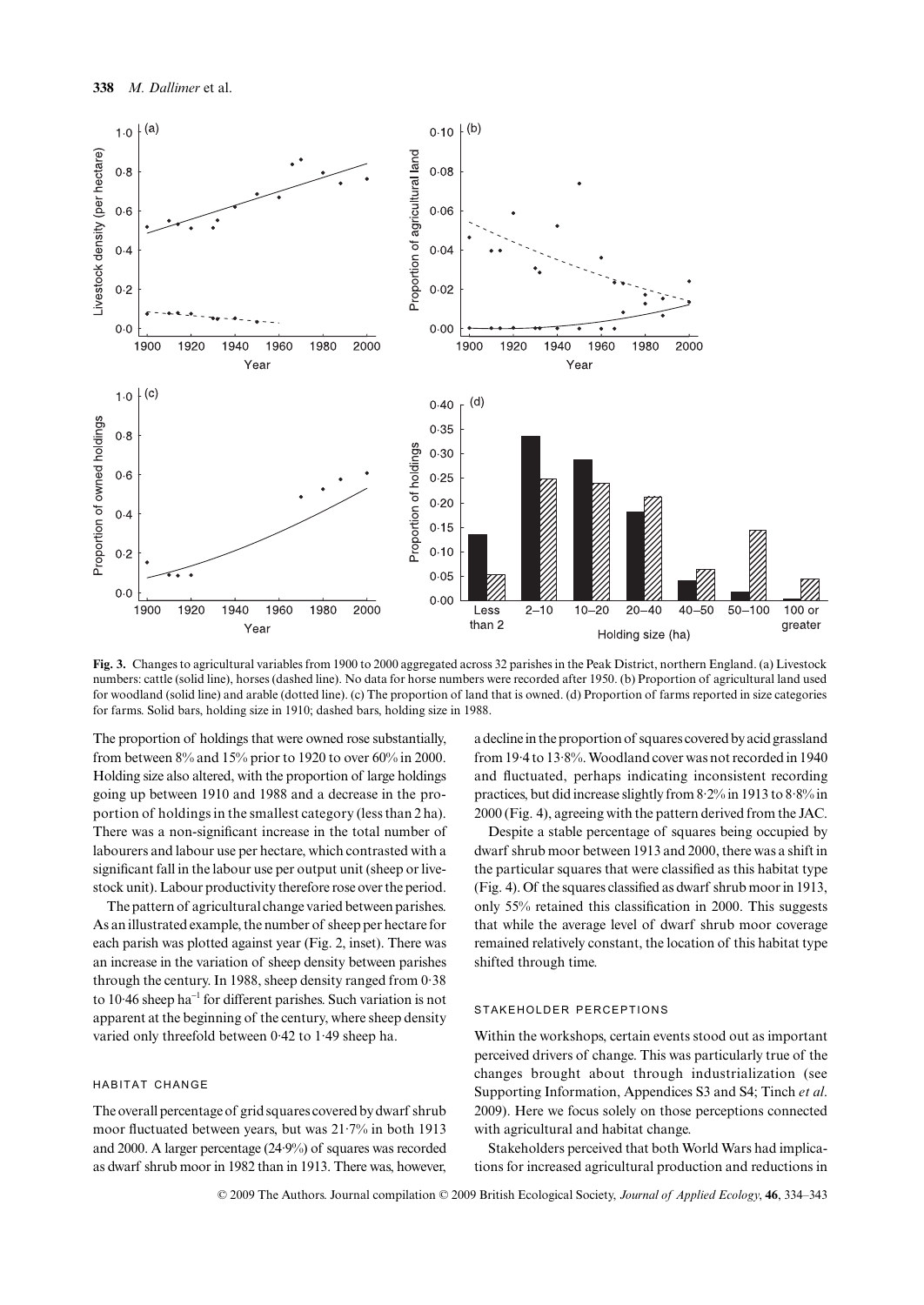

**Fig. 4.** Changes in habitat types between 1913, 1940, 1982, 1990 and 2000. (a) For four habitat types, the proportion of habitat classified in 1913 that remained in the same habitat class for each year. (b) The total number of sampled squares of the given habitat type for each year.

available labour. After the Second World War, many large estates were broken up. The first livestock production subsidies were introduced in 1947 and the National Park established in 1951. Management practices were noted to have changed through time, both in the grouse shooting industry and as a result of ownership shifts to agencies such as the National Trust, Forestry Commission and water utility companies. Afforestation was identified as being relatively unimportant in the Peak District, but having major impact in other upland areas of the UK. Stakeholders reported that there had been a loss of heather cover in the Peak District of approximately one-third between 1913 and 1980, reflecting results of an influential previous study (Anderson & Yalden 1981).

Prior to 1900, agricultural intensification was believed to have been restricted to draining lower lying land to allow cultivation. This process was thought to have continued in the 20th century, mainly through technological innovation and the introduction of subsidy supports. Opinions were that the mechanization of agriculture had led to the fall in the use of working horses and the subsequent total disappearance of small oat fields. After the 1930s, the perceived dominant process was an increase in sheep numbers. A general reduction in the diversity of agriculture was reported, with a perceived

move towards 'sheep ranches'. Increased agricultural productivity was made possible through higher chemical inputs, one result of which was described as the loss of biodiverse upland hay meadows. In the latter third of the century, stakeholders reported that European agricultural policy became the dominant driver, leading to further intensification of farming. Some of these pressures were reduced from 1987 with the introduction of the North Peak ESA. Participants indicated that ESA agreements had driven sheep numbers down. The same group stated that ESA agreements also led to an increase in heather burning for grouse shooting. Other participants felt that upland grazing intensity had continued to rise in the past 15 years and had led to further habitat loss. Finally, the reduced levels of air-borne pollution towards the end of the century were believed to have allowed the return of many mosses and lichens.

### **Discussion**

The 20th century in the Peak District was characterized by a fivefold increase in sheep numbers, and a dynamically changing pattern of vegetation cover against a background of constantly changing pressures from society and shifting policy aims. We discuss patterns of agricultural and habitat change in turn, both in terms of those that were revealed by the historical data sources, and those highlighted by stakeholder workshops.

## AGRICULTURAL CHANGE

Many of the agricultural changes that have been classically invoked as important determinants of adverse impacts on biodiversity in the UK are noted from the agricultural census returns analysed here. These include a considerable increase in sheep and cattle numbers, a concomitant rise in stocking density, an increase in specialization, a fall in the number of farms and a rise in farm size (cf. Robinson & Sutherland 2002).

The rise in sheep density started well before UK membership of the Common Market in the 1970s, although acceleration is apparent post-1960. UK entry into the Common Agricultural Policy in the 1970s coincided with a period of rising levels of support for agricultural commodities (Anderson & Josling 2007). Although the rapid increase in sheep density evident from the 1960s slowed from 1988 to 2000, and even fell for some parishes, the data do not indicate much impact of agrienvironment schemes on overall grazing intensity in the study area. This is also in agreement with the findings of Anderson, Tallis & Yalden (1997) regarding the initial impact of these schemes.

In the workshops, stakeholders referred to a decline in the rural workforce. However, the evidence suggests that labour use itself has remained relatively constant, but, as expected with technological advances and management changes, labour per output unit has fallen (Fig. 5). Here, therefore, the perceptions of stakeholders do not match the overall headline figures available from the JAC.

The JAC reports that during the 20th century, there has been a shift in the patterns of land ownership away from most holdings being rented to most being owned. This has been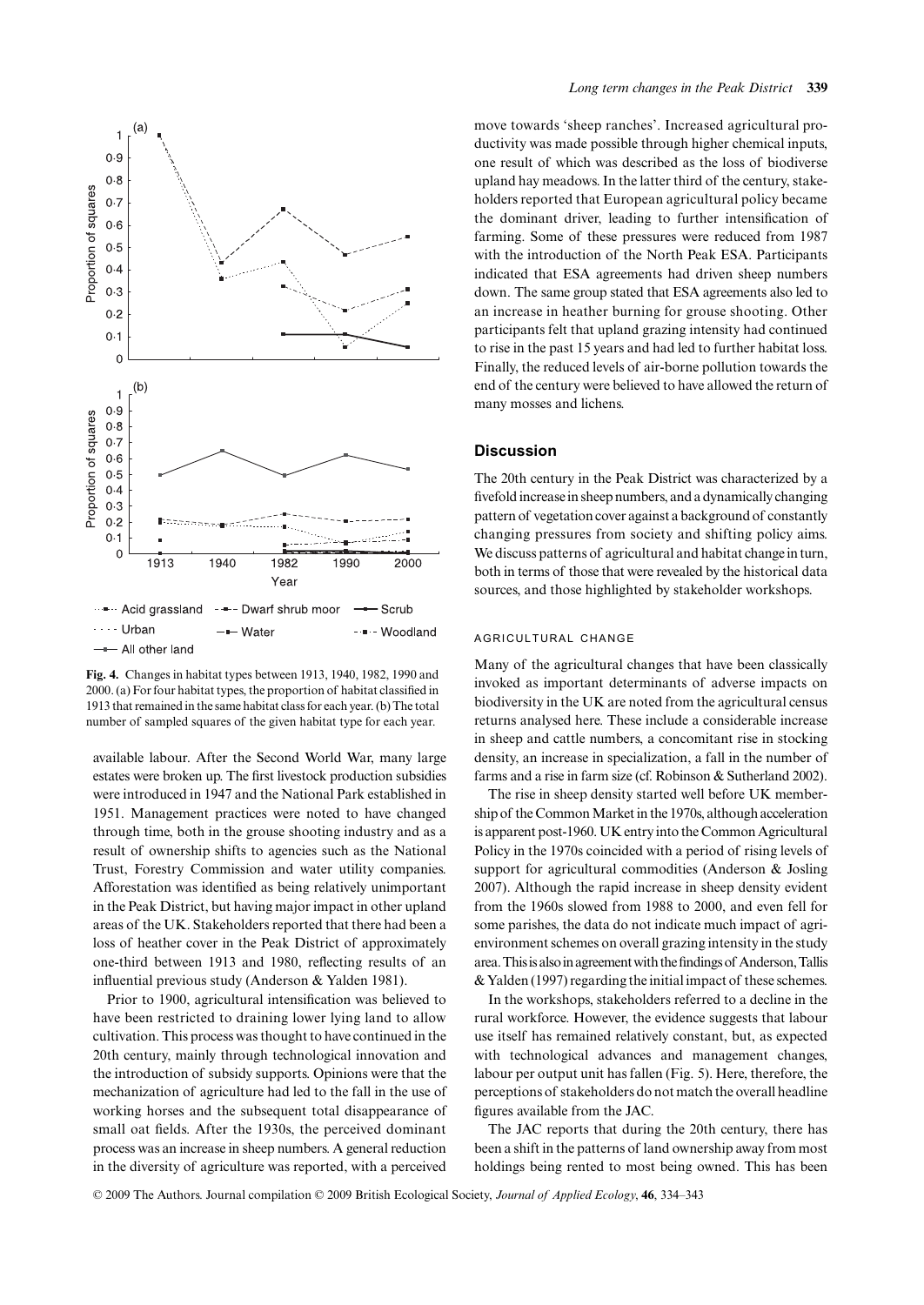

**Fig. 5.** Labour use aggregated across 32 parishes in the Peak District. (a) Total labour use; (b) labour use per hectare; (c) labour use per sheep; (d) labour use per livestock unit (LU).

accompanied by an increase in the size of holdings. Both trends were recognized to a certain degree by workshop participants, with the emergence of 'sheep ranches' as an acknowledgement of the changes in property size, while changes in land ownership patterns were discussed, although in a different context to the general patterns discernable from the historical data.

Stakeholders commented on the loss of a diverse agricultural base in the Peaks, which is reflected by a significant decline in the proportion of land used for arable crops as reported in the JAC, and a loss of low-intensity upland hay meadows, which, although viewed as locally important for biodiversity conservation (PDNPA 2007), were not reliably recorded in any of the historical habitat maps. Although afforestation was not considered a major driver in the Peak District, woodland cover increased significantly, with most increases happening in the second half of the century and mainly limited to areas that were previously grassland.

## HABITAT CHANGE

The northern portion of the Peak District that was surveyed in 1913 (Moss 1913) was resurveyed in the late 1970s (Anderson & Yalden 1981) and a 36% loss of heather cover described. As overgrazing is recognized as one driver of conversion of heather moor into grassland (Simpson *et al.* 1998), the reduction in heather cover was ascribed in part to the threefold increase in sheep numbers between 1930 and 1976. This headline figure of heather loss has had an enormous impact on conservationists

and policy makers both at a national (e.g. English Nature 2001; Natural England 2008) and local scale (PDNPA 2001), where it plays a prominent role in defining targets for habitat restoration.

In contrast with these earlier results, when including more recent survey data, we find a steady state in the proportion of sample squares that were covered by dwarf shrub moor. This is despite a continuing rise in stocking densities. Specifically, almost 22% of the sampled area was classified as dwarf shrub moor both in 1913 and 2000. This percentage is roughly equivalent to the amount of this type of moorland present in the national park as a whole (PDNPA 2007).

One possible explanation for the disparity in the two contrasting findings lies in the taxonomic resolution available from the different sets of survey data. Anderson & Yalden (1981) were able to distinguish between different types of dwarf shrub moor [such as that dominated by *Vaccinium myrtillus* (L.) or *Empetrum nigrum* (L.), which have different levels of palatability and resistance to grazing compared to heather]. We relied on national rather than local habitat survey data that did not allow us to resolve these finer categories. We were further limited in our taxonomic resolution in part because the vegetation classifications that were used in the national habitat surveys changed between 1990 and 2000. The conflicting results indicate the importance both of the taxonomic resolution at which habitat surveys are designed and also the consistency with which repeat surveying is conducted.

By looking across multiple time periods, we reveal a very dynamic picture of habitat change. For example, although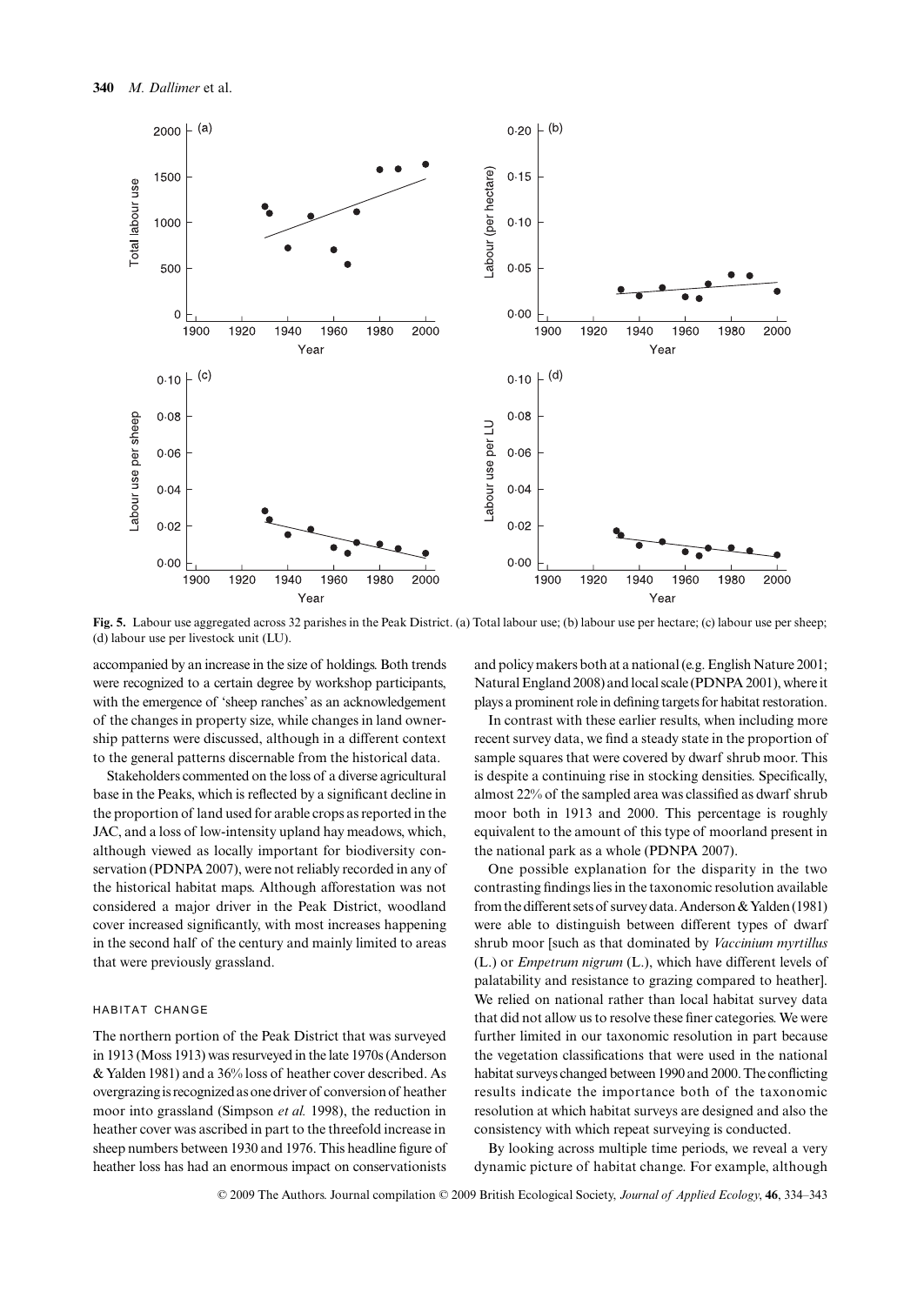the number of squares classified as dwarf shrub moor was relatively stable, only two-thirds of squares categorized as moor in 1913 were still classified as such in 1978/1979, which roughly equates to the average 36% loss in heather cover. This picture of ongoing habitat change is reflected spatially in the landscape with some areas experiencing an increase in heather cover and others a decrease. This pattern, that was operated across the multiple time periods of our study, was initially observed in the 1913–1978/1979 comparison of Anderson & Yalden (1981).The turnover of upland vegetation communities is even discussed in Moss (1913). More generally, high turnover of land-use types through the 20th century has been documented for England and Wales as a whole, where less than half of surveyed sites remained in the same landuse category between 1930 and 2000 (Swetnam 2007). For moorland in particular, shifts in vegetation types, including the rapid dominance of heather, have been observed in other upland areas (Atherden 2004; Chambers *et al.* 2007). A combination of changing management practices, such as burning, grazing intensity and type of grazer were considered to be driving these changes. Equally, recent management efforts have focussed on moorland restoration with successful re-establishment of dwarf shrub moorland reported (Holland 2002; Smith & Bird 2005; PDNPA 2007). Finally, spatial heterogeneity in how land managers have responded to changes in technology, financial incentives and opportunities to manage the uplands for competing land-uses, may partly explain why a shift is observed in where dwarf shrub cover was recorded over this period.

#### OTHER DRIVERS OF CHANGE

The impacts of changes in moorland management were frequently described by workshop participants, with an increase in controlled burning following the introduction of the North Peak ESA noted. Indeed, the ESA was partly established in order to redress the perceived reduction in burning activity in the area. In the first nine years after designation, burning increased fourfold. This trend, both in regularity and area burnt, has continued through to the present and is a widespread phenomenon across the English uplands, with so far unknown consequences for moorland vegetation communities (Yallop *et al.* 2006).

Since the industrial revolution, the Peak District has been subject to high amounts of airborne pollution, such as nitrogen and sulphur dioxide (NEGTAP 2001). Levels of sulphur dioxide peaked in the 1970s, but nitrogen deposition continued to rise into the 1980s before tailing off (Fowler *et al.* 2004). Workshop participants identified recent reductions in aerial pollutants as one factor involved in the improvements of moorland vegetation observed in the latter portions of the century, but there was no explicit mention of the historical damage that pollutants would have caused to vegetation, such as the almost complete loss of sphagnum and moss communities on moorland and bogs (Lee 1998). In addition, increased nitrification has been implicated in losses of heather moorland. However, the outcome of nitrogen deposition on moorland vegetation communities can depend on climatic and management variation and is not straightforward to predict (Britton *et al.* 2001). For example, on experimental plots raised nitrogen level results in an increased growth response from both grasses and heather (Carrol *et al.* 1999; Leith *et al.* 1999).

Climate is viewed as a major driver of change in all global ecosystems (Millennium Ecosystem Assessment 2005), yet was only mentioned in the context of 'different seasons' in the wildlife-focussed workshop, despite the likely past and continuing impacts on the agricultural practices and vegetation communities of the English uplands. The Peak District lies at the southern and eastern margins of climatic suitability for upland bog formation and is therefore likely to be severely impacted by climate change. The precise effects on the vegetation community are unknown, although current heather distribution in the Peaks does favour warmer, drier areas (D. Chapman, unpublished data) and Anderson & Yalden (1981) noted that heather occurred at higher altitudes in 1978/1979 compared to 1913. Visual inspection of our complete set of historical habitat maps suggests an upward shift in dwarf shrub moor distribution through the century which would be consistent with both rising temperatures and changes to management practices over the period.

Workshop participants also made no mention of agricultural prices or land rents as direct drivers of change. Nonetheless, prices are key economic determinants of management in upland areas (Hanley *et al.* 2008). If prices are low, the least economic land-uses should cease and land managers should shift their enterprise mix. However, EU agricultural policies have (until recently) effectively disassociated market prices from farm returns through production subsidy, which may be part of the reason that prices were not seen as a major driver of change by stakeholders.

## ALIGNMENT OF STAKEHOLDER PERCEPTIONS WITH HISTORICAL DATA

When interpreting stakeholder perceptions of historical change, insights can be gained from where there is both agreement with, and divergence from, the patterns of change identified from actual data sources. Our results show that some stakeholder perceptions accorded well with the available historical evidence, such as the major intensification of sheep farming. Other perceived trends were harder to reconcile, such as the dynamic nature of vegetation changes and the patterns in agricultural labour. We discuss these differences under three headings: spatial scale, consistency of historical data sources, and problems with stakeholder approaches.

#### *Spatial scale*

There is a notable impact of spatial scale on stakeholder perceptions, which operates in two different directions. In one case, policy and individuals can focus on headline figures, such as those of heather loss, but ignore local patterns, which can be varied and dynamic. By way of contrast, local factors can outweigh the overall picture. The rapid increase in sheep numbers through the century was a feature of the JAC and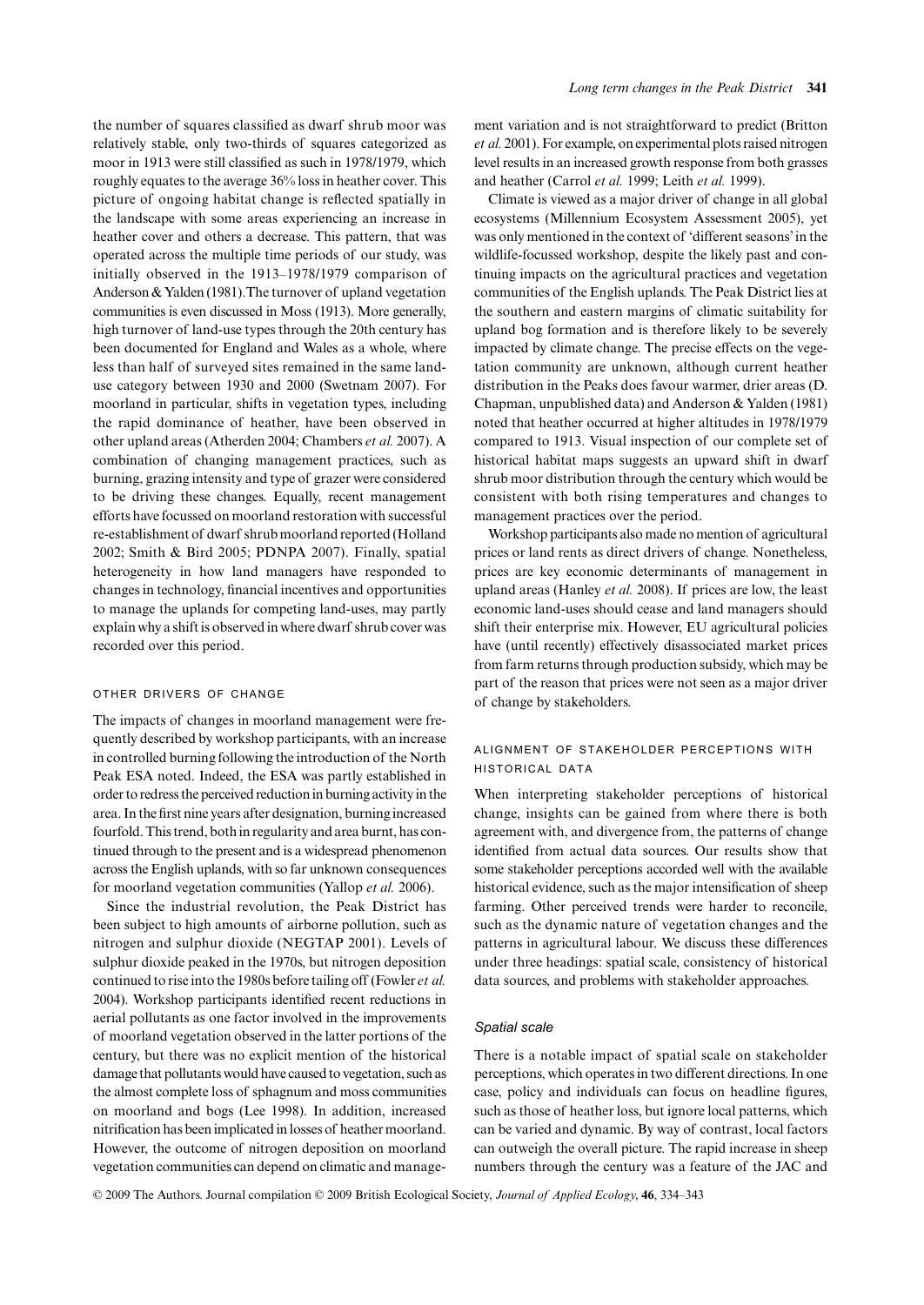#### **342** *M. Dallimer* et al.

also stakeholder perceptions of change. However, since the introduction of agri-environment policies, stakeholder perceptions diverged. Some reported a reduction in sheep numbers and others an increase, which matches the varied pattern in the parish-level data (Fig. 2). Parish returns aggregate agricultural data from both moorland and non-moorland areas, as well as across land that both falls within and outside ESA areas. Even within a parish, moorland sheep numbers could have fallen in some areas with those animals not removed entirely from the system but simply moved elsewhere (e.g. Russel & Froud 1991), maintaining an overall increase in sheep density. Local characteristics observable in particular circumstances have, therefore, created a spatially shifting baseline. Local perceptions may be correct, but when scaled up to a region or a specific area, perceptions may not directly agree with the evidence. Equally, the significance of broad scale economic and ecological changes, such as climate and prices, may not be fully appreciated by stakeholders focussing on a particular issue or specific location.

# *Consistency of historical data sources*

Historical records always have associated difficulties as data are rarely collected and documented in a consistent manner through time. Within the JAC itself, definitions of land types altered through the century (Table 1), and local government areas (parishes and wards) did not remain consistent, meaning that the data were reported for different areas of land for each year. From the historical vegetation maps, it was impossible to report change figures for many semi-natural grasslands or cotton grass moorland as these habitats were not recorded consistently. In this study, we also attempted to incorporate land-use maps from the 1930s and 1960s (Stamp 1947; MAFF 1961). However, neither map had sufficient land-use categories in common to provide useful additional data.

# *Problems with uncovering historical patterns using stakeholder approaches*

Stakeholders had a tendency to think and talk in very holistic terms, which can result in complex patterns of inter-relationships as they may not separate different drivers, causes and effects (see Supporting Information, Appendix S4). However, in general their perceptions are likely to reflect the multi-faceted ways in which landscapes are actually managed. In addition, a 'recency bias' in collective memory, which is inherent in any participatory approach examining historical drivers of change, could account for some of the differences in actual and perceived events (Tinch *et al.* 2009).

#### MANAGEMENT AND POLICY IMPLICATIONS

We have demonstrated that, throughout the last century, there has been a dynamic pattern of habitat change taking place in the Peak District. This has occurred against a backdrop of stark changes to agricultural and land management practices. Indeed, agricultural intensification was identified

by stakeholders as the dominant process underpinning changes to land-use. Despite the implementation of agri-environment policies in the latter portion of the 20th century, sheep numbers have continued to climb. However, the perspectives of a diverse array of stakeholders have not necessarily agreed with the patterns of agricultural and ecological change that have occurred, raising questions as to the value of stakeholder opinion and workshops in revealing actual events and processes. Determining patterns of historical changes through the use of long-term ecological data should remain of central importance when setting targets, establishing baselines and ranges of natural variability for policy and land management.

As stakeholder impressions do not adequately reflect the documented historical changes, we could argue that consulting them should not form a central part of developing land-use policy. However, if policy does not address those drivers that stakeholders see as important for underpinning trends in land-use, land cover or rural jobs and incomes, then it will be harder to achieve a high level of acceptability of a particular policy. This can lead to low levels of uptake and higher implementation costs (e.g. legal fees and monitoring). From a more positive perspective, stakeholders may draw attention to changes that are hard to detect in the data (for example the loss of upland hay meadows in our system), thus enabling the design of more comprehensive policy responses to ecological problems.

## **Acknowledgements**

Our thanks go to: Moors for the Future for hosting the workshop and providing a digitized version of the 1913 Moss map; The Peak District National Park Authority for access to original hand-coloured habitat maps prepared by Penny Anderson and Derek Yalden; CEH provided data for the CS1990 and CS2000 maps; Jill Edmondson, Mark Parnell and other members of BIOME for useful discussions. Paul Carter of the University of Portsmouth digitized a version of the Dudley Stamp maps. Zoe Davies commented upon, and much improved, earlier versions of this manuscript. Funding was provided by the RELU programme of the UK Research Councils. KJG holds a Royal Society-Wolfson Research Merit Award.

#### **References**

- Anderson, P. (1983) *The Semi-Natural Vegetation of The Peak District National Park*. Peak Park Joint Planning Board, Bakewell, Derbyshire, UK.
- Anderson, K. & Josling, T. (2007) The EU's Common Agricultural Policy at 50: an international perspective. *Policy Insight Paper 13*. Centre for Economic Policy Research, London.
- Anderson, P. & Yalden, D.W. (1981) Increased sheep numbers and the loss of heather moorland in the Peak District, England. *Biological Conservation*, **20**, 195–213.
- Anderson, P., Tallis, T. & Yalden, D.W. (1997) *Peak District Moorland Management Project Phase III Report*. Peak District National Park Authority, Bakewell, Derbyshire, UK.
- Atherden, M. (2004) Ecological change on the North York Moors during the last millennium and their impact on the landscape. *Society, Landscape and Environment in Upland Britain Supplementary Series*, **2**, 1–9.
- Barr, C.J., Bunce, R.G.H., Clarke, R.T., Fuller, R.M., Furse, M.T., Gillespie, M.K., Groom, G.B., Hallam, C.J., Hornung, M., Howard, D.C. & Ness, M.J. (1993) *Countryside Survey 1990: Main Report*, vol. 2. Department of the Environment, London.
- Benton, T.G., Vickery, J.A. & Wilson, J.D. (2003) Farmland biodiversity: is habitat heterogeneity the key? *Trends in Ecology & Evolution*, **18**, 182–189.
- Britton, A.J., Pakeman, R.J., Carey, P.D. & Marrs, R.H. (2001) Impacts of climate, management and nitrogen deposition on the dynamics of lowland heathland. *Journal of Vegetation Science*, **12**, 797–806.